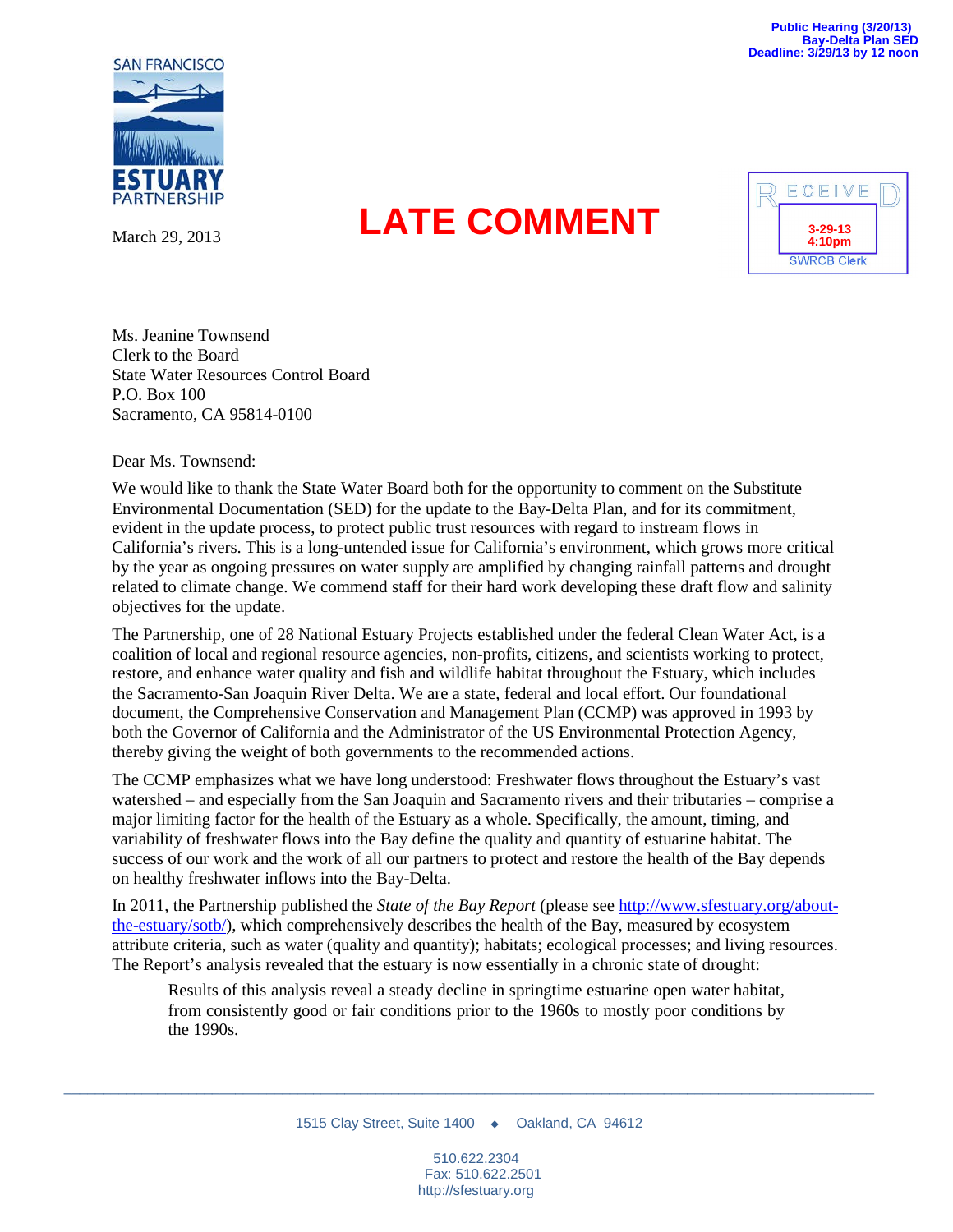Conditions improved during the late 1990s, during a sequence of unusually wet years but declined again in the 2000s. Declining habitat conditions were driven by reductions in all three component measurements of the indicator—frequency, magnitude and duration of inflows. In the 1940s and 1950s, high quality open water habitat occurred on average in 70 percent of years. By the last decade, it occurred in just 37 percent of years, with the average location of [the intersection of fresh and salt water in spring] shifting upstream nearly 7 kilometers. The number of days with good habitat conditions during the spring has declined by two thirds, from an average of 100 days per year in the 1940s and 1950s to just 43 days per year in the most recent decade.<sup>[1](#page-1-0)</sup>

Reduced quantity and quality of springtime estuarine open water habitat impairs the health of the Bay. This seasonal estuarine habitat, which is closely linked to the abundance and survival of many of the Bay's native fish and shrimp species, is often associated with (and created by) high flow "flood events," normal ecological processes that transport nutrients to the Bay, promote productivity, and improve food availability for Bay fish and wildlife. The connection of such variable flows to both ecological processes and living resources underscores the importance of improving freshwater inflow conditions during the spring – if we are to achieve the CCMP goals of increasing freshwater availability to the Estuary and restoring healthy estuarine habitat, as well as the objectives of the Bay-Delta Plan.

Thus the Phase 1 update to the 2006 Bay-Delta Water Quality Control Plan (Plan) is a signal opportunity for the Board to establish flow criteria and a flow regime that will meet the objectives of both the CCMP and the Plan, and protect the beneficial uses assigned to the Bay and Delta. These uses include shellfish harvesting, commercial and sport fishing, cold freshwater habitat, migration of aquatic organisms, spawning, reproduction, and or early development of fish, estuarine habitat, wildlife habitat, and rare, threatened, or endangered species.

Phase 1 will set the tone as well as the precedent for Phase 2 (flow standards for the Delta and the Sacramento River). Therefore it is essential that Phase 1 be complete and completely effective in setting protective flow and salinity standards for the San Joaquin River and its tributaries.

Unfortunately we find significant deficiencies in the SED, and in staff's approach to Phase 1. We concur with the comments made by U.S. EPA in their letter of March 28, 2013 and ask that the Board revise the SED accordingly. In addition, we have the following recommendations:

1. **Project objective statement:** We generally support the narrative objective statement for Alternatives 2, 3, and 4, although we strongly recommend that "reasonably controllable measures" and "conditions that reasonably contribute toward maintaining fish populations" be clearly defined:

Maintain flow conditions from the San Joaquin River Watershed to the Delta at Vernalis, together with other reasonably controllable measures in the San Joaquin River Watershed, sufficient to support and maintain the natural production of viable native San Joaquin River Watershed fish populations migrating through the Delta. Flow conditions that reasonably contribute toward maintaining viable native migratory San Joaquin River fish populations include, but may not be limited to, flows that mimic the natural hydrographic conditions to which native fish species are adapted, including the relative magnitude, duration, timing, and spatial extent of flows as they would naturally occur. Indicators of viability include abundance, spatial extent or distribution, genetic and life history diversity, migratory pathways, and productivity.

Achievement of this objective will more fully support the Boards' public trust responsibilities as well as the recovery of salmon and steelhead, keystone species for the Delta and the Bay.

<span id="page-1-0"></span><sup>&</sup>lt;sup>1</sup> San Francisco Estuary Partnership, The State of San Francisco Bay 2011, pp. 26-27. Available at [http://sfep.sfei.org/wp-content/uploads/2012/12/11SFEP\\_STATEofSFBAY2011.pdf](http://sfep.sfei.org/wp-content/uploads/2012/12/11SFEP_STATEofSFBAY2011.pdf)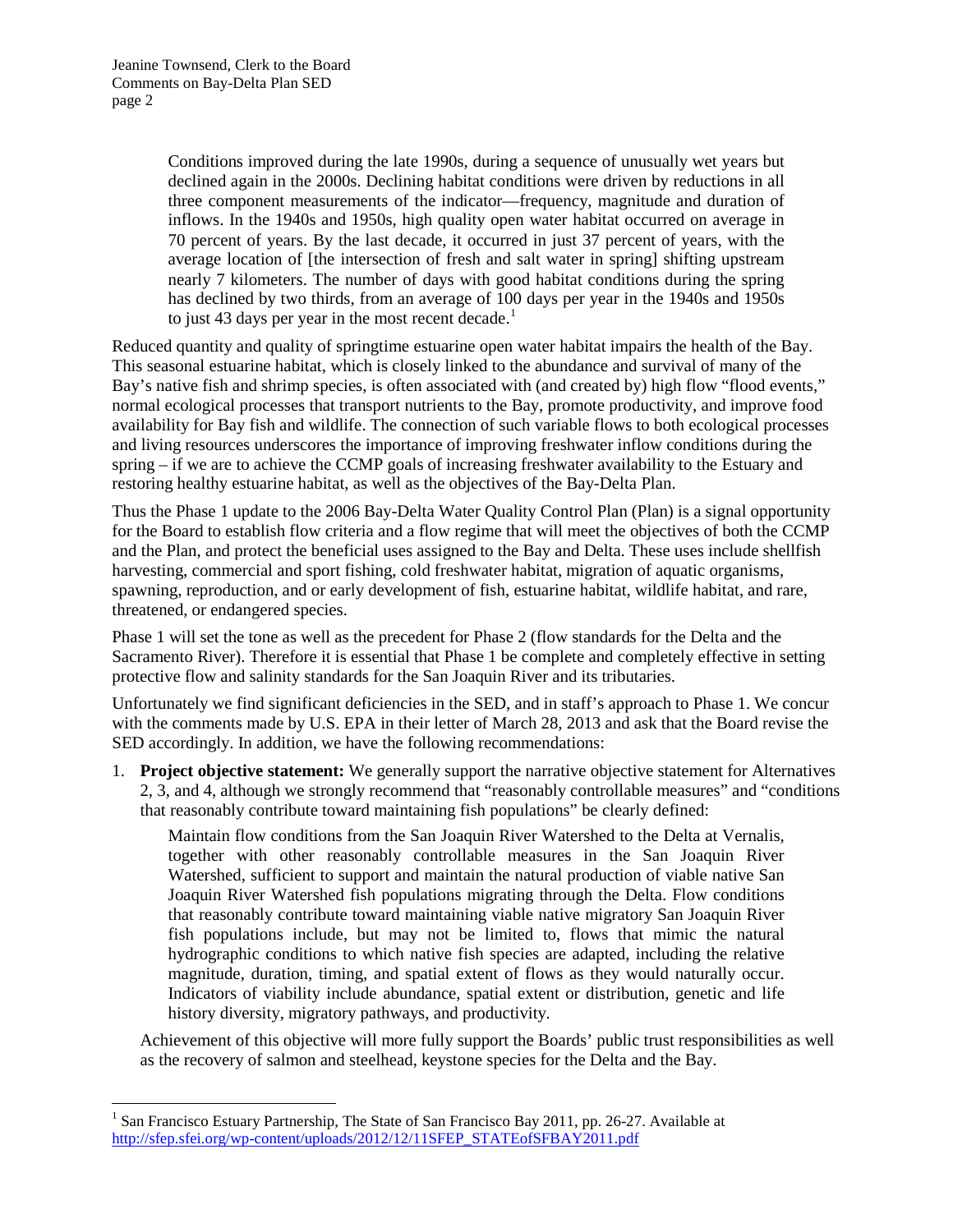However, we find that several key aspects of the SED indicate that this objective may not be achievable unless the scope of the project is modified and a different alternative is selected.

- 2. **Spatial and temporal scope of the proposed project:** We understand that the complexity of flow issues in the upper watershed are significant, but the SED fails to explain the rationale for only addressing the lower San Joaquin River/San Joaquin River Basin and Southern Delta. Upper watershed contributions to flows must be taken into account when planning for the health of the Delta and salmonid fisheries. The Board should analyze the effects of restoration flows in the upper reaches on recommended flows at Vernalis. Additionally, limitation of standard setting to February-June will potentially leave young salmonids stranded, or in lethally warm waters, during critical life stages. In this nearly totally managed system, flows must be regulated year-round in order to keep temperature and dissolved oxygen, to name just two key factors, at levels healthy for fish.
- 3. **Selection of the preferred alternative percentage of unimpaired flows:** We find the SED's statements supporting the adequacy of the 35 percent standard, which is very close to current conditions, to be inappropriate in light of the narrative objective.

We further note that the SED does not state that an objective of 35 percent of unimpaired flows in the February-June timeframe will contribute to restored fisheries. If indeed the Board intends to accomplish the narrative objective for Alternatives 2, 3, and 4, then the Board needs to select an alternative more closely in line with accepted science, and most specifically with the Board's own 2010 Delta flows report. We acknowledge the "Note to Readers" that prefaces the [online version of](http://www.waterboards.ca.gov/waterrights/water_issues/programs/bay_delta/deltaflow/docs/final_rpt080310.pdf)  [that report;](http://www.waterboards.ca.gov/waterrights/water_issues/programs/bay_delta/deltaflow/docs/final_rpt080310.pdf) however, we respectfully remind the Board that the objective of the current project, as stated in the SED and quoted above, is to restore the Delta's salmonid fishery. Fisheries experts from both the agricultural and environmental communities gave testimony at last week's hearing agreeing with the Board's peer reviewer, Professor Olden, that 35 percent of UF is insufficient to meet the project's objectives.

4. **Impacts of the proposed project against baseline:** The California Environmental Quality Act (CEQA) gauges a project's impacts against a "baseline" of current conditions. In the case of Delta flows, this is problematic as baseline conditions in the Delta, and in the salmon fisheries that depend on the Delta, are already severely degraded. To quote from the Partnership's 2011 State of the Bay report:

All of the key characteristics of freshwater inflow – amounts, variability, peak flows and dry year frequency – [have been] adversely affected. Since the 1970s, overall flow conditions have been mostly poor and, in the past two decades, occasionally very poor.

During the 2000s, annual inflows were reduced by more than 50 percent on average and springtime inflows by nearly 60 percent compared to historic levels. In 1020, only 30 percent of estimated springtime unimpaired runoff from the Bay's watershed actually flowed into the Bay. Both seasonal and year-to-year variability have been reduced and, in 2010, the frequency of peak flood flows was reduced by 90 percent. In effect, based on the amounts and patterns of actual freshwater inflow, the Bay is being subjected to chronic drought conditions:



2010 was the eighth year out of the past 10 in which the total annual amount of freshwater flow into the Bay was the same (or less) than what it would have been under unimpaired conditions in a "critically dry" year. Despite above average runoff in the